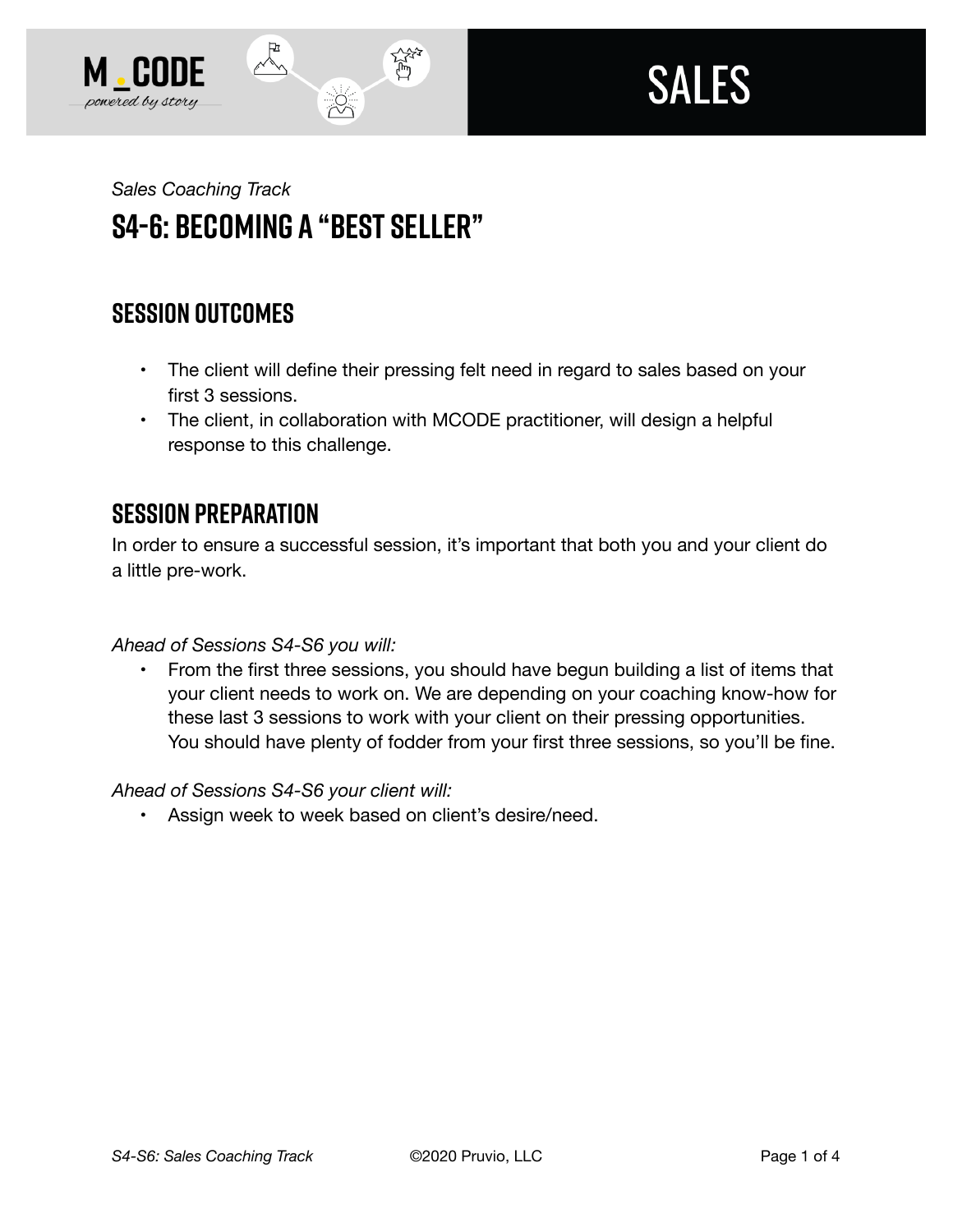### **Communication**

One week ahead of the appointment send an email message similar to this to your client:

*Greetings \_\_\_\_\_\_\_\_,* 

*I'm looking forward to connecting again with you in our upcoming session of the "Becoming a Best Seller Sales Track." Our next coaching session is scheduled on \_\_\_\_\_\_ at \_\_\_\_\_\_ [via Zoom (the link is here) or face to face at (address)].* 

*In our last session together we explored \_\_\_\_\_\_\_, and in response you committed to \_\_\_\_\_\_\_\_. We'll begin our next session – before diving into our main topic – with you sharing some of how this commitment is playing out. I look forward to hearing of your progress and any questions you have or challenges you've faced.* 

*Our focus for the next three sessions in the Best Seller Track will be to address the areas of sales you most want to develop in.* 

*I look forward to our time together.* 

*Sincerely,* 

*\_\_\_\_\_\_\_\_\_\_\_\_\_\_\_\_\_\_\_\_\_\_\_\_\_\_ Certified MCODE Practitioner*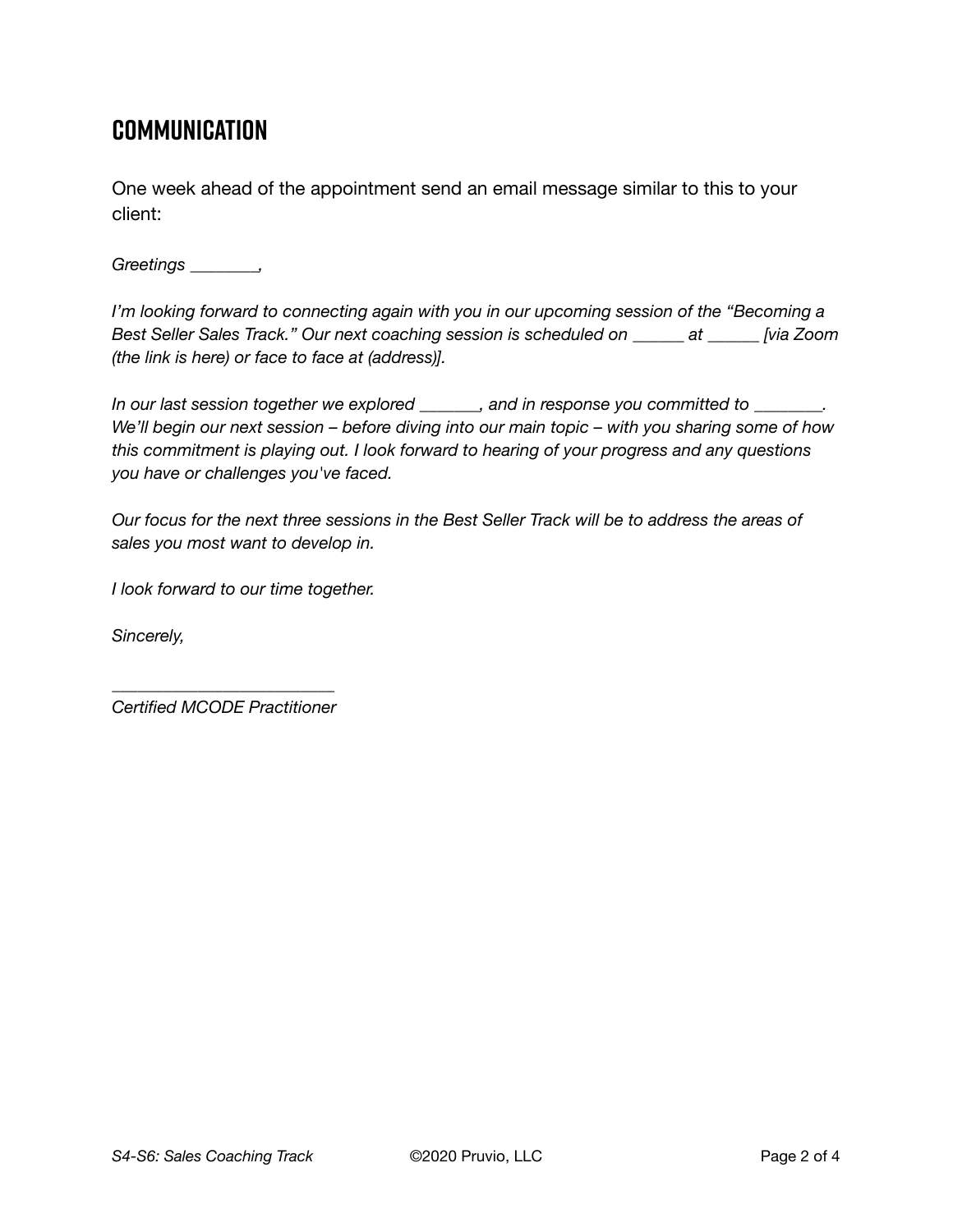### **SESSION OUTLINE**

#### **Meet + Greet [3 minutes]:**

*Practitioner Note: Come with something personal to share with your client (no more than 30 seconds of this 3 minute block). Then ask them to share, and follow up with at least one probing question.* 

**Accountability [2 minutes]:** Our last session together we talked about purpose in sales. In response you committed to **Example 20**. How is this commitment playing out? Have you had an opportunity to reflect on or apply anything more from our session? [Client responds].

*Practitioner Note: For each coaching session – whether it is a scripted format or an open discussion format – keep the F.L.O.W. coaching model front and center in your mind. Make running notes through the session and keep track of where you are in the model and particularly when you transition from one segment to another. Make note of specifically where in the F.L.O.W. pattern you are seeing the energy and the "aha" moments. These will be key insights when you guide the client to potential action items at the the "W.ork It" segment of the F.L.O.W. model. Also, keep close tabs on the clock. It's the coach's responsibility to strike the healthy balance between following the improvisation of the session WITHIN the bounds of time and topic. This takes practice, and watching the clock is vital.*

**Transition / Preview [1 Minute]:** "In this session we are going to build on the heavylifting we've done in prior sessions leveraging your understanding of your own intrinsic motivation, your motivational flow and the sales communication sequence SPIN to address a live sales challenge you are facing.

#### **Consultative Coaching Conversation and F.L.O.W. Response [45 minutes]:**

*Practitioner Note: In this section you will guide your client through the F.L.O.W. (F.ind Out, L.earn About, O.wn, W.ork It) process to surface one pressing sales challenge and to use the principles introduced in Sessions S1, S2, and S3 to design a plan of action.. Your goal is to help surface the client's F.L.O.W. (F.ind Out, L.earn About, O.wn It, W.ork It) for this challenge.*

**F.ind Out:** What current challenge is inhibiting your maximum sales success?

**L.earn About:** Consider now your achievement stories and the motivation flow embedded in them. How might recalling your recurring pattern of trigger–process– outcome help you design a helpful response?